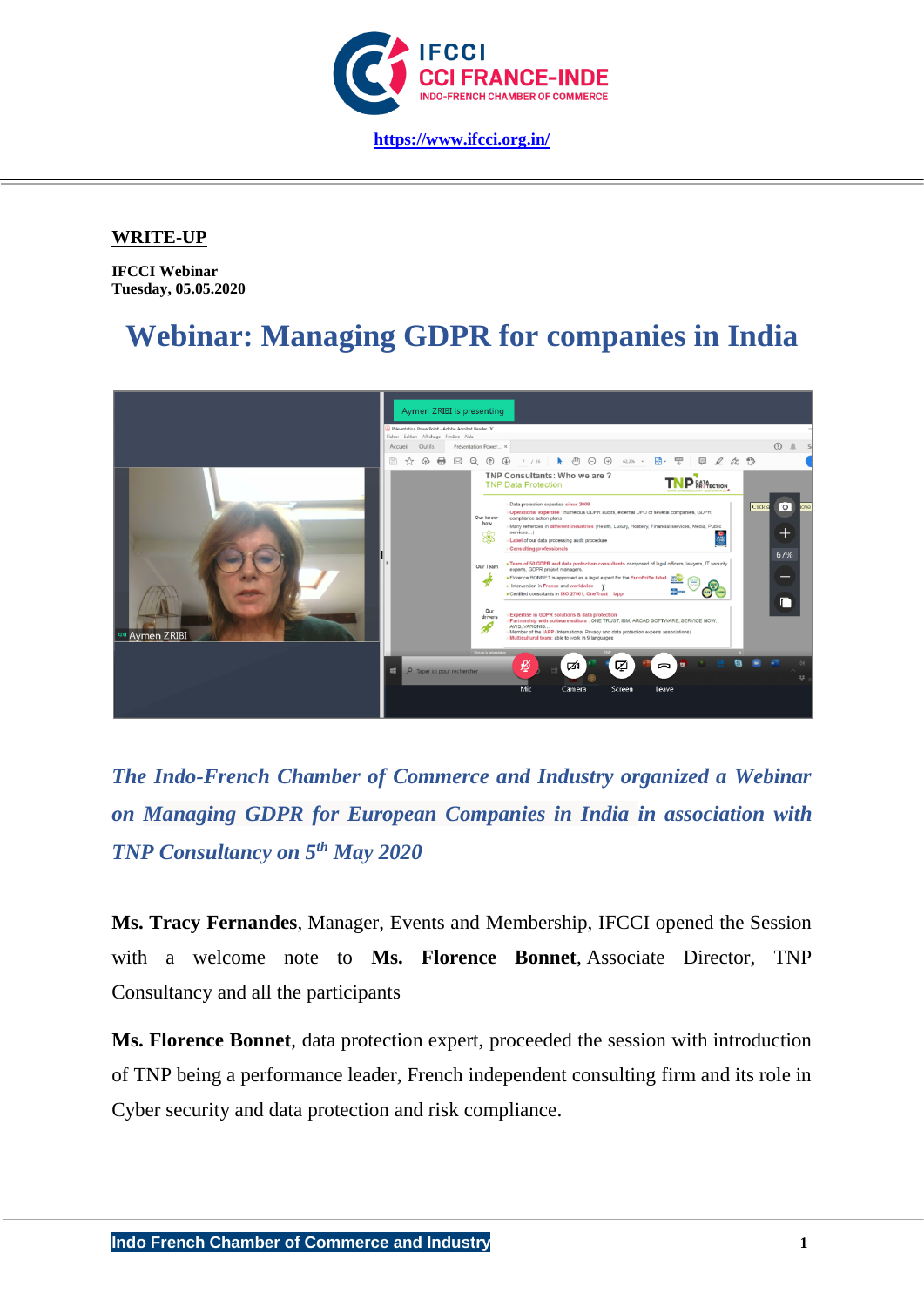

**<https://www.ifcci.org.in/>**

Her highlight was on GDPR being applicable to Personal data processing. While lawfulness, fairness, transparency, Purpose limitation, Data minimization, Accuracy, Storage period limitation and Security being the principles of GDPR

Ms. Bonnet then spoke of its impact on companies based in India stating its responsibilities on both data controllers and processors should be clear in contracts as **"data protection agreement"**

In India GDPR means an obligation to assure the security of personal data. It involves implementing appropriate technical and organizational measures to ensure a level of security appropriate to the risk.

Ms. Bonnet thus suggested companies must have a methodic and holistic approach as appropriate safeguards can be established by: **standard data protection clauses, binding corporate rules (BCR), codes of conduct, certification mechanisms.**

At last, she stated that making GDPR a business opportunity, a factor of trust with individuals and with your business partners and may help you mitigate enforcement action.

It was an insightful Session with over 40 participants joining the Session and involved an interactive Q&A Session

**Mr. Bruno Bronquard,** Regional Director, IFCCI, gave the vote of thanks and shared the past activities and upcoming webinars of IFCCI.